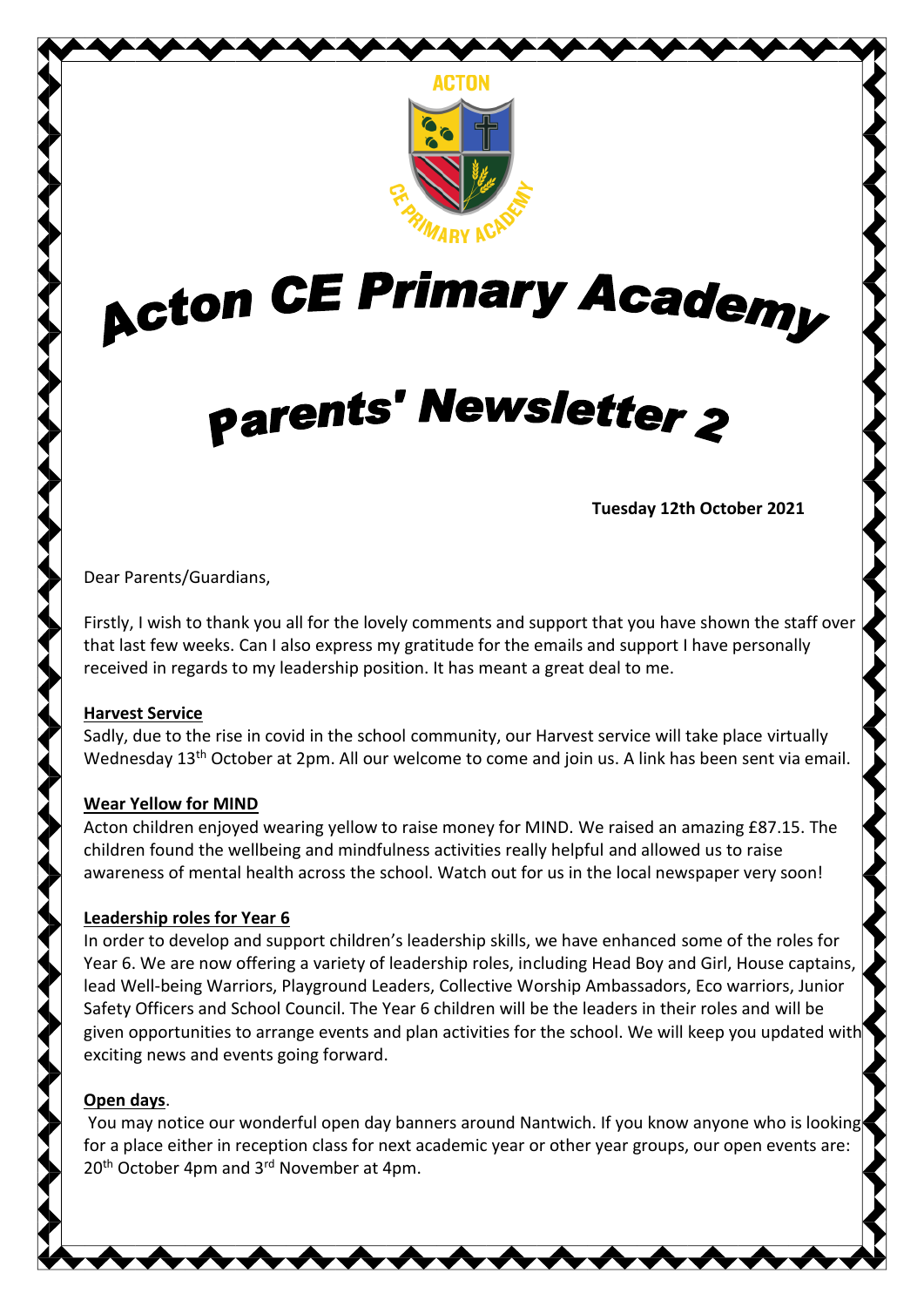# **Lost Property**

Even though we are only in our  $1<sup>st</sup>$  half term, I am surprised with the amount of lost property that we seem to have in the school. Please remind children to look after their own items and ensure EVERTHING is labelled. If your child has lost an item, could you ask them to check the lost property boxes around school.

#### **PE Kits**

If you wish for your child's PE kit to come home for a wash, please use the communication diary to let the class teacher know. The children are being very sensible at the moment and are taking their kits home when they feel they are a little 'smelly'; however, a child's 'smelly' may not be the same as a parents view of 'smelly'!

#### **Reading books**

Our library is looking a little bare at the moment. If you have any school reading books that your child is not reading, please can I ask that they are returned to school. This includes RWI books (our blue RWI books have run dry!)

#### **School Dinners:**

The cost for next half term is £83.30. Please can all monies for the half term be paid by Friday 19th November at the latest. Please note if payment is not made, your entitlement to dinners will be stopped. If it is necessary for you to pay weekly, please arrange this with Mrs Curry. All weekly monies must be paid for in advance of the meals being taken. You can make payments for dinner money using the 'School Money' online system. The link for the website is provided below and your passwords will be sent by text message. If you have not received your password, please contact the school office.

https://sm1.schoolmoney.co.uk/public/school\_money/login.html.nc

If your child is in Key Stage 1, they are entitled to Universal Free School Meals.

# **Class highlights**

# **Reception**

Wow What a fantastic first few weeks we've had in reception! The children have managed to pack so many amazing adventures in already. We've explored the woods, looking for animals that live underground, experiments with creating shapes in glitter, mud and shredded paper and created our perfect pets, learning about the importance of how to look after them. We're so excited to see what the next few weeks have in store.

# **Year 1**

Year one has continued to learn about our topic. Where is Acton? We have learnt about the church, school and canal. The Children particularly enjoyed learning about school in the olden days from ex pupils of the school and were surprised to learn that the toilets used to be our PE shed! In English we are writing a letter to Mia from our paper planes story and in maths we have learnt about counting within 10 and number bonds. In science we are currently working on making Mrs McKinlay a new waterproof coat. We have been learning about different materials and their properties to find out which one will be the best material to use.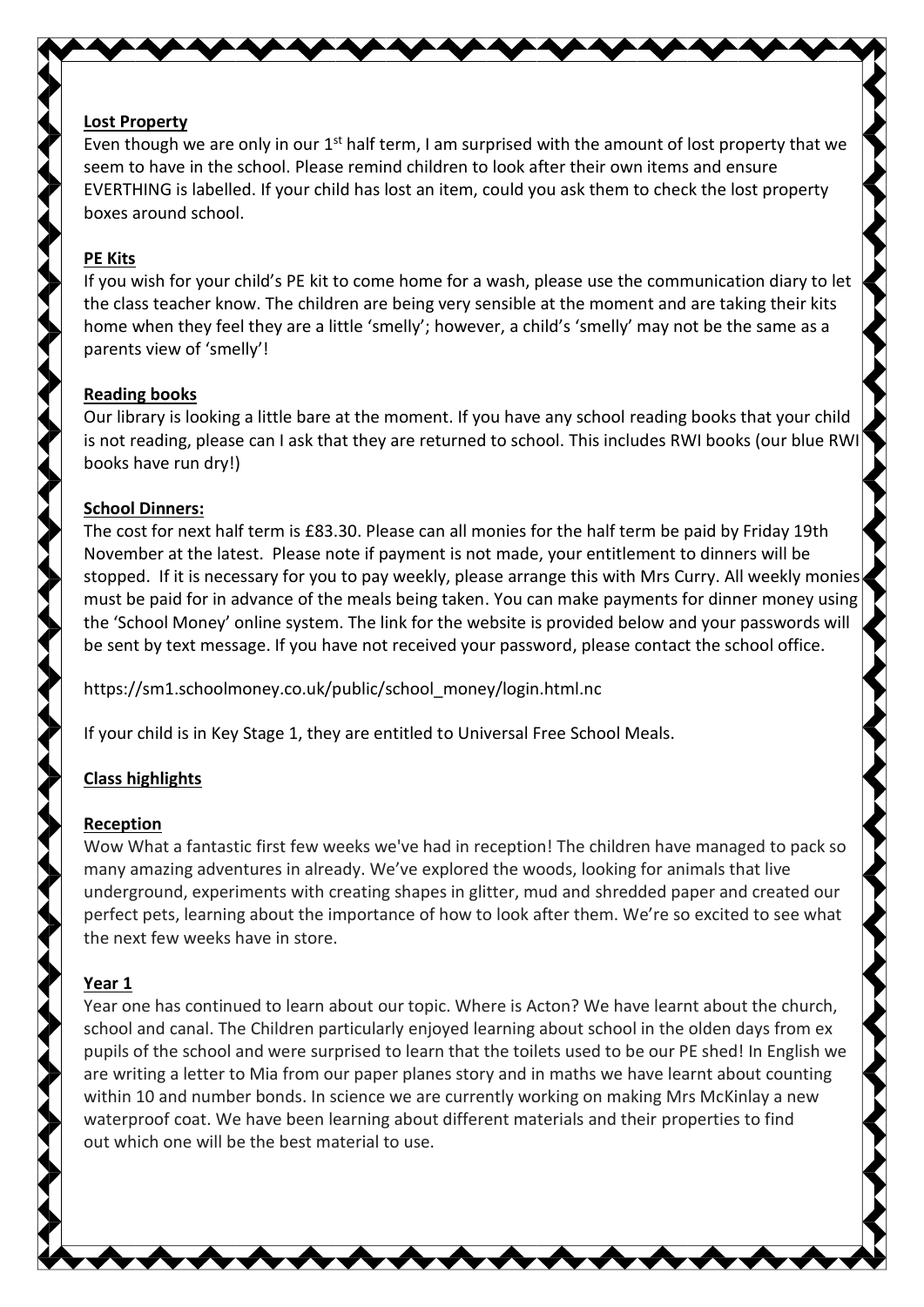#### **Year 2**

In Year 2 we have been very busy with our topic on the British Isles and learning a bit about each of the counties, including exploring national anthems. In English we have really enjoyed our story The Night Gardener and have been working on our descriptive vocabulary. In maths Mrs McKinlay was so impressed with our presentation she almost promoted us to Year 5! We have also had fun observing living things around school and have planned an investigation to learn more about the habitats of woodlice.

#### **Year 3**

In year 3 we have been enjoying writing about the Iron Man and we are currently writing all about how we can trap him. We have also been looking at work from Michael Morpurgo and will be reading some of his books that he has written. Year 3 have also been designing their own bridges to make out of recyclable materials and will start building these over the next few weeks. In PE we have also been playing tag rugby and learning all of the rules, we were even able to show year 4 how to play tag rugby. In geography we have been learning all about Europe and even got to draw our favourite landmark from around Europe, we could not believe how tall some of the landmarks were.

#### **Year 4**

Year 4 are enjoying learning their musical instruments. They can all now blast out a "C" with confidence and are sounding fantastic. Watch out! The Royal Philharmonic you are going to have serious competition ahead. Year 4 are also really looking forward to creating their Philip Treacy hats next week having produced some amazing, weird, wacky and flamboyant designs. Our Hello Yellow day was fabulous and we had great fun designing and creating our own masks. On Friday I was able to give our first four reading certificates, excellent start Year 4, keep it up.

#### **Year 5**

In Year 5, we have been studying the causes of the Spanish Armada and have been finding out about Sir Francis Drake. Was he a pirate or was he a hero? Our amazing children has shared some thoughts on this. We also sketched the ship Sir Francis Drake used to navigate the globe- The Golden Hind. In English, we have continued to find out more about Henry Brown and his quest to escape slavery. The children have written some amazing sentences and are beginning to structure their work to form a biography about Henry himself.

In science, we have continued to learn about Earth and Space and enjoyed being outside when we learnt about night and day and the rotation of the Earth. We are continuing to study the moon and are looking at the shape of the moon that we can see each night!

We are also focusing on friendships- our Christian value of the term. We have discussed what makes a great friend- whether it be a dollop of kindness, a sprinkle of joy or a pinch of trust!

#### **Year 6**

Y6 are really enjoying their topic of Law and Disorder! We are currently learning our own Viking rock song and composing our own rock anthems whilst singing in canon. We are also creating our own stencil/graffiti art in the style of Banksy- even using some special spray cans to create our own graffiti work. We are spending time with our buddies in reception, helping them settle into Acton school life and being good role models to them. We are very excited to all have our own roles and responsibilities now such as Eco-Warriors, Librarians and Wellbeing Warriors. We will be leading these across the school- Look out for our new roles being put onto the school website (with our shiny new badges). Y6 had a fantastic time at Crucial Crew last week where we learnt lots of real-life skills and knowledge, which we hope to pass onto the rest of the school in our new roles! We are also creating our own poetry about Rosa Parks for Black History Month and researching our own influential figures as part of our homework. In science we have been looking at classification, and this week will be hunting our school environment to see what animals and plants we can identify!